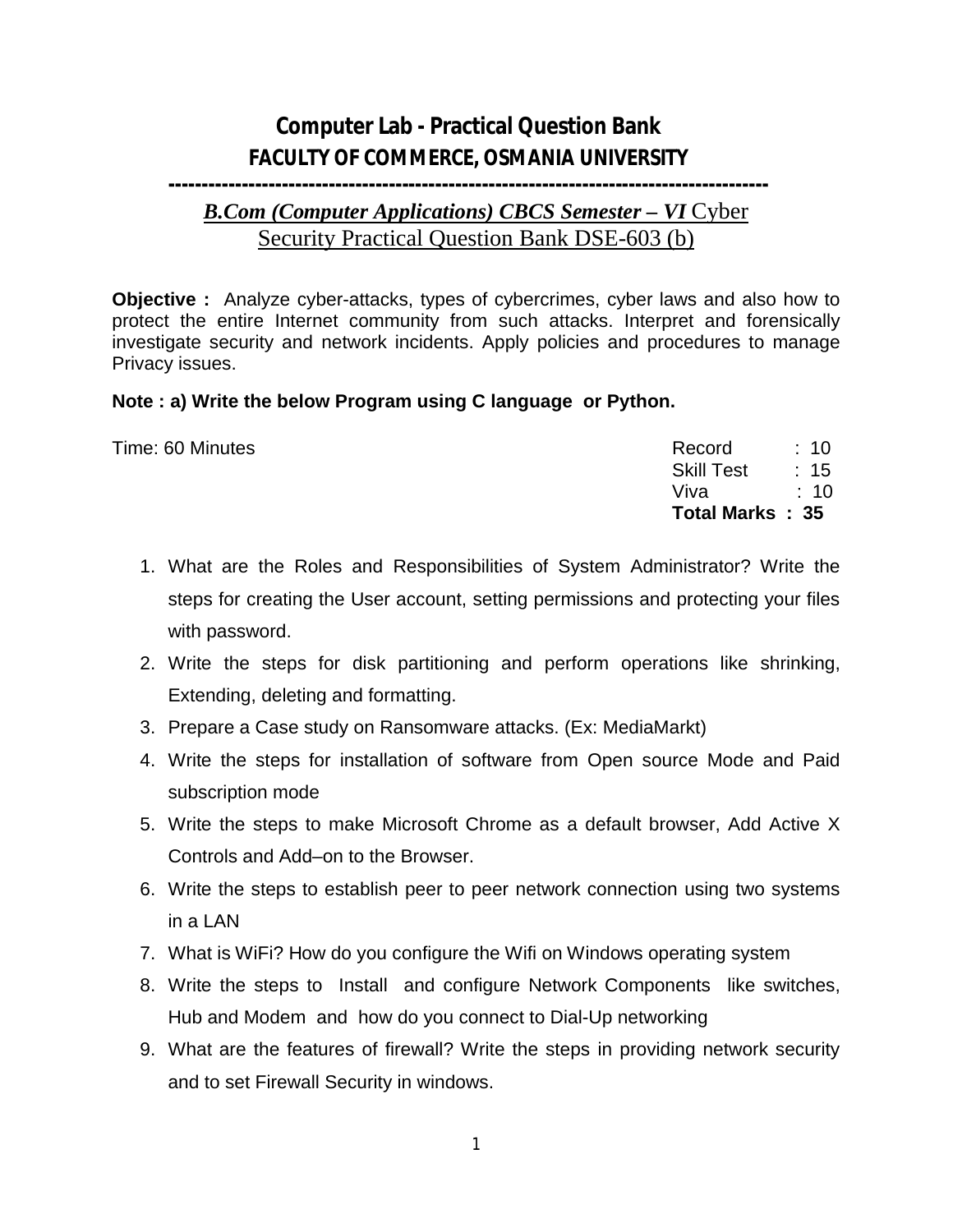- 10.Write the steps for installation of System Software, Application software and Antivirus.
- 11.What do you mean by Spooling printers? Write the steps for spooling printer.
- 12.Write a Programto identify the category of IP address for a given IP address
- 13.Write a Program to check the strength of the password.
- 14. Write the steps to transfer files between Wireless communication using Blue Tooth and FTP
- 15.Prepare a case study on Cosmos Bank Cyber attack in Pune
- 16.Write a Program to search the given pattern using optimized algorithm
- 17.Prepare a case study on Social Media Crime that occurred in Pune 2021.
- 18.Prepare a case study on Japanese Bank for Keylogger Scam
- 19. Write the steps to prevent the denial of Service attacks.
- 20.Write the steps to demonstrate intrusion detection system (ids) using the tool SNORT
- 21. What is Malware? Write the steps to remove the malware from your PC.
- 22.What are the various types of Vulnerabilities for hacking the web applications.
- 23.Write steps for sharing files and printer remotely between two system
- 24. List out the various Mobile security apps . Write the steps to install and use ,one of the mobile security app
- 25.Write the algorithm for encoding and decoding the Hash-Based Message Authentication Code(HMAC)
- 26.Prepare a case study on Mahesh Bank cyber attack.
- 27.Prepare a case study of cyber attack through Facebook Account
- 28.Create a Presentation on " Ethical Hacking" at least 10 slides
- 29. Write a Program to download a file from HTTP server
- 30.Create a Presentation on "Security Protocols" ( atleast 5 protocols)
- 31.Write the steps to detect the number of devices connected to wifi and block unauthorized devices
- 32.Prepare a case study on Crypto currency Cyber attack. (Ex: Grim Finance)
- 33.Write an algorithm and Program for encrypting a plain text and decrypting a cipher text using Caesar Cipher.